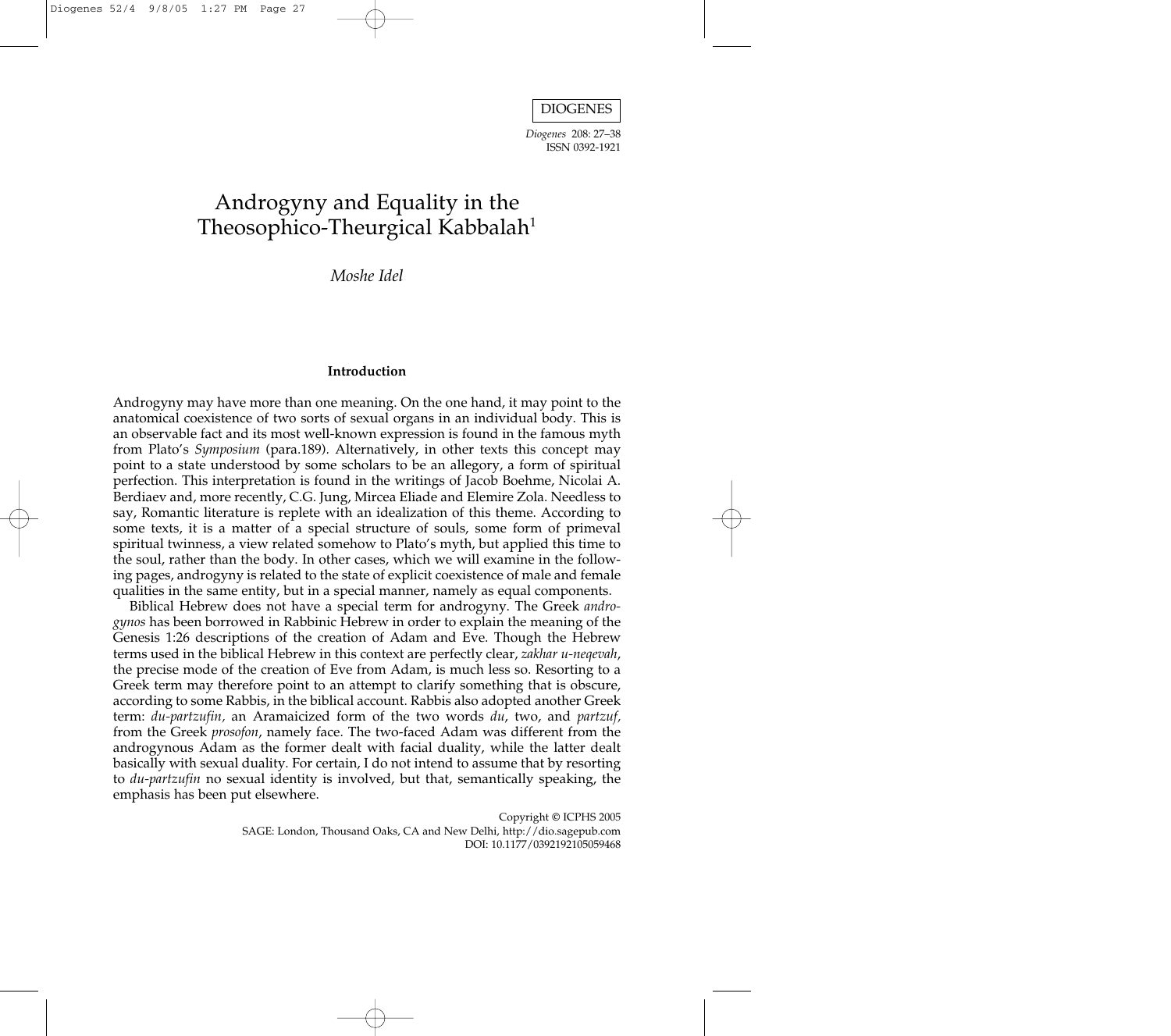The adoption of the different terms reflects two different emphases on the dual nature of the first man: he was either double-faced or bisexual. While the first category was part of a concrete though extremely rare reality, *du-partzufin* is much more part of a mythical account of the past. This is the reason why in Halakhic literature *androgynos* is the only term employed in order to point to a human person whose identity is not clear and thus represents an inferior mode of being; while in the Kabbalistic literature, *du-partzufin* prevails, both statistically and conceptually.

I shall address these two concepts by resorting to the term androgyny, since in both cases the implication is the presence of male and female elements. It should be noted too that in Rabbinic literature the two Greek terms have been used to refer solely to corporeal structures, not for modes of activity or for spiritual entities.

## **Early Kabbalah in Languedoc and Catalunia**

Concepts related to androgyny have been addressed at some length recently in the scholarship of Kabbalah. I shall try not to repeat those issues already addressed by scholars. I shall also reduce any overlap in their discussions to a strict minimum, and concentrate on variants of the issue found in the history of theosophico-theurgical Kabbalah.

I shall refer first and foremost to explicit instances in which the term *du-partzufin* occurs, and attempt to explicate its meaning. I shall try to avoid drawing conclusions from androgynous views derived from the bringing together of different texts in order to conclude that a certain Kabbalist envisaged the importance of this theme. Rather, I concentrate upon instances in which the relevant terminology is used by the Kabbalists, before asserting that one Kabbalist or another addressed this issue. Otherwise, there is the danger than an imposed 'androgynous' view becomes the topic of additional speculations, before being certain that a Kabbalist was indeed concerned with this issue. I would say, in general terms, that only a few Kabbalists belonging to this main school did not address androgyny in one form of another, but not all of them emphasized the aspect that concerns us here, the equality between male and female.

The concept of equality together with that of *du-partzufin* is found in one of the very first documents of the main Kabbalistic school I designate as the theosophicotheurgical one. In a short and dense passage attributed in manuscripts to R. Abraham ben David of Posquieres, a late 12th-century rabbinic figure and Kabbalist, the rabbinic understanding of the creation of Adam and Eve has been addressed explicitly:

Adam and Eve were created *du-partzufin*, so that the woman should be obedient to her husband, her life depending upon him, lest he go his [own] way, while she go her [own] way; rather, there should be affinity and friendship between them, and they shall not separate from one another, and peace will rest upon them and calmness in their houses. Likewise is it as concerns 'the doers of truth' [*Po'alei ha-'Emmet* – sun and moon] 'whose actions are truth'. The secret of *du-partzufin* refers to two matters: first, it is well-known that two opposites were emanated, one of them being stern judgment, and its counterpart, complete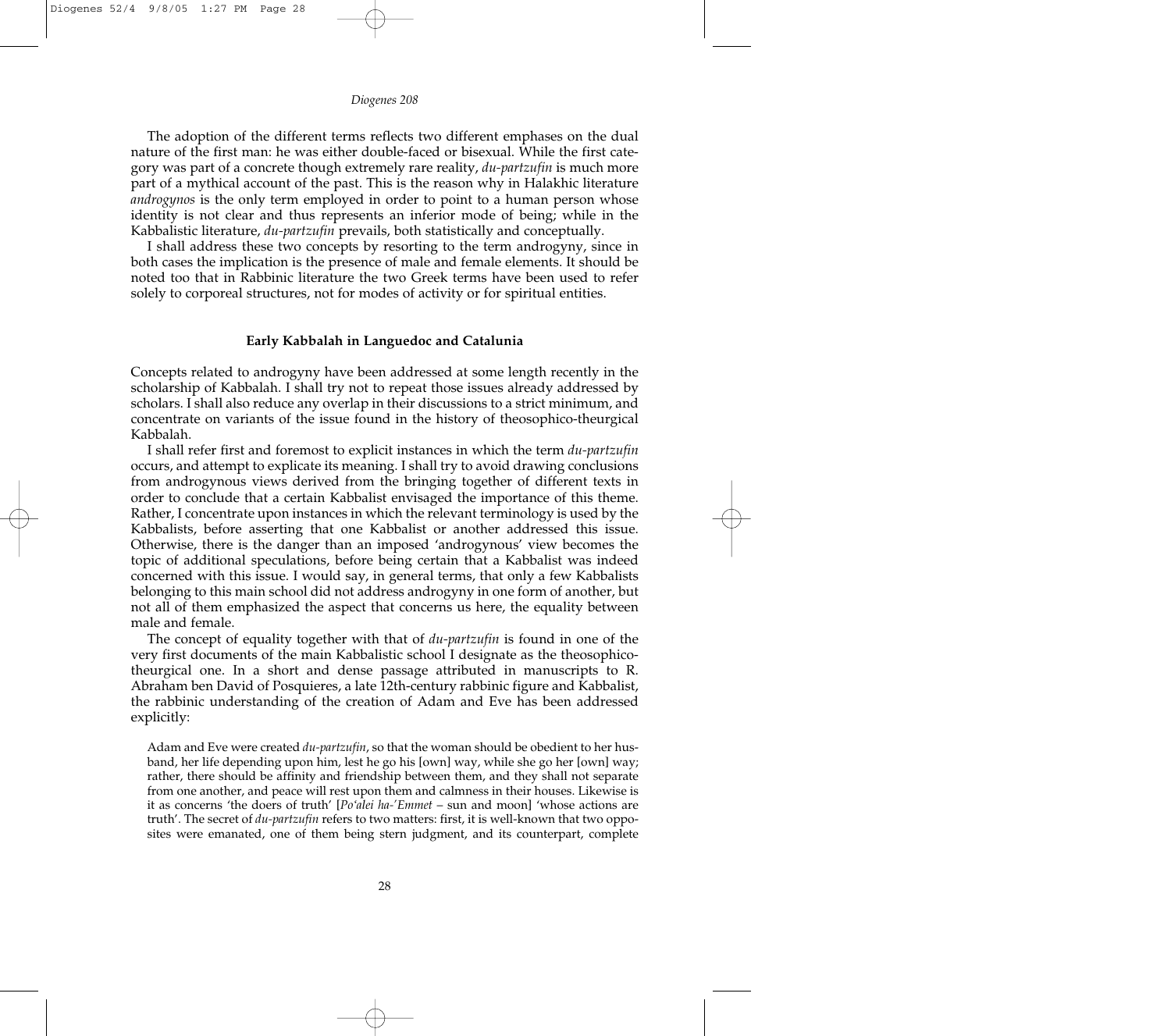mercy. And were they not emanated [*ve-'illu lo' ne'etzlu*] [as] *du-partzufin*, and [if] each were to work out its actions [separately] according to its characteristic, it would be possible to see [them] as if they are two powers acting [separately], without any connection with its partner and without its assistance. But now, since they were created *du-partzufin*, their actions are performed in cooperation and in an equal manner [*be-shawweh*] and in a total uni[s]on, without any separation. Furthermore, unless they would be created [in the manner of] *du-partzufin*, no perfect union would emerge from them and the attribute of judgment would not converge with [that of] mercy, neither would the attribute of mercy converge with [that of] judgment. But now, since they were created as *du-partzufin*, each of them may approach his partner and unite with him, and his desire is to willingly unite with his partner.

This is a sort of theo-cosmic interpretation of the concept of *du-partzufin*. The first human couple is understood to reflect much higher levels of existence: astronomical, namely sun and moon, and theosophical, the two divine attributes. The expression *bi-yhud gamur,* like the preceding phrase dealing with equality, characterizes a certain type of activity, not an ontological restructuring of the two divine attributes. I would say that its meaning is more plausibly 'unison' than 'union'. This passage did not have a great impact on the subsequent Kabbalistic literature, not because the topic has been neglected but because another interpretation of this issue has been accepted in a more influential Kabbalistic school. It is in the circle of R. Moshe ben Nahman, Nahmanides that a similar theo-cosmic interpretation has been offered, again associated with the theme of equality. In a *collectanea* of Kabbalistic traditions stemming from his school it is written that 'God created a subtle creature in [the manner of] *du-partzufin*, [possessing] a equal power [*be-koah shawweh*] and they are *'Ateret* [and] *Tiferet'* (Ms. Oxford-Bodleiana 1610, folios 90b–91a). The subtle creature is not the human Adam but a divine power that incorporated two entities that had an equal power, namely two sefirot. However, while in the quote attributed to Rabad it is plausible that those powers are the sefirot of *Hesed* and *Gevurah,* here it is explicit that those powers are the couple of feminine and masculine divine attributes. The expression 'equal power' seems to qualify the term *du-partzufin*: they were not just two powers within one body but two powers that are equal. The resort to the word *koah,* power, is interesting since it may point both to an entity and to a form of operation. The latter meaning is obvious in another passage that reflects Nahmanides' Kabbalah. In R. Isaac of Acre's *Me'irat 'Einayyim* we read that:

The Kabbalistic tradition of Sasporta: 'Know that they were *du-partzufin*, and when they were operating equally there was a fear that provided that their rule was equal, lest the people will err and say that there are two powers [in heaven], God forbid.' But the opinion of the sage was that it is possible to say that *du-partzufin* is from the perspective that in the sun the power of the moon was comprised, and also that this power of the moon has been consonant then to the sun, and was not mixed to the sun, but was distinguishable . . . in any case it is possible to say that the power of the moon is consonant in the sun at that moment, and was exercising also the act of mercy, as it seems to be from the Kabbalah of Sasporta. (R. Isaac of Acre, *Meirat 'Einayyim,* ed. A. Goldreich, p. 24)

The Kabbalist quoted by R. Isaac is 'Sasporta' (who is either Nahmanides himself or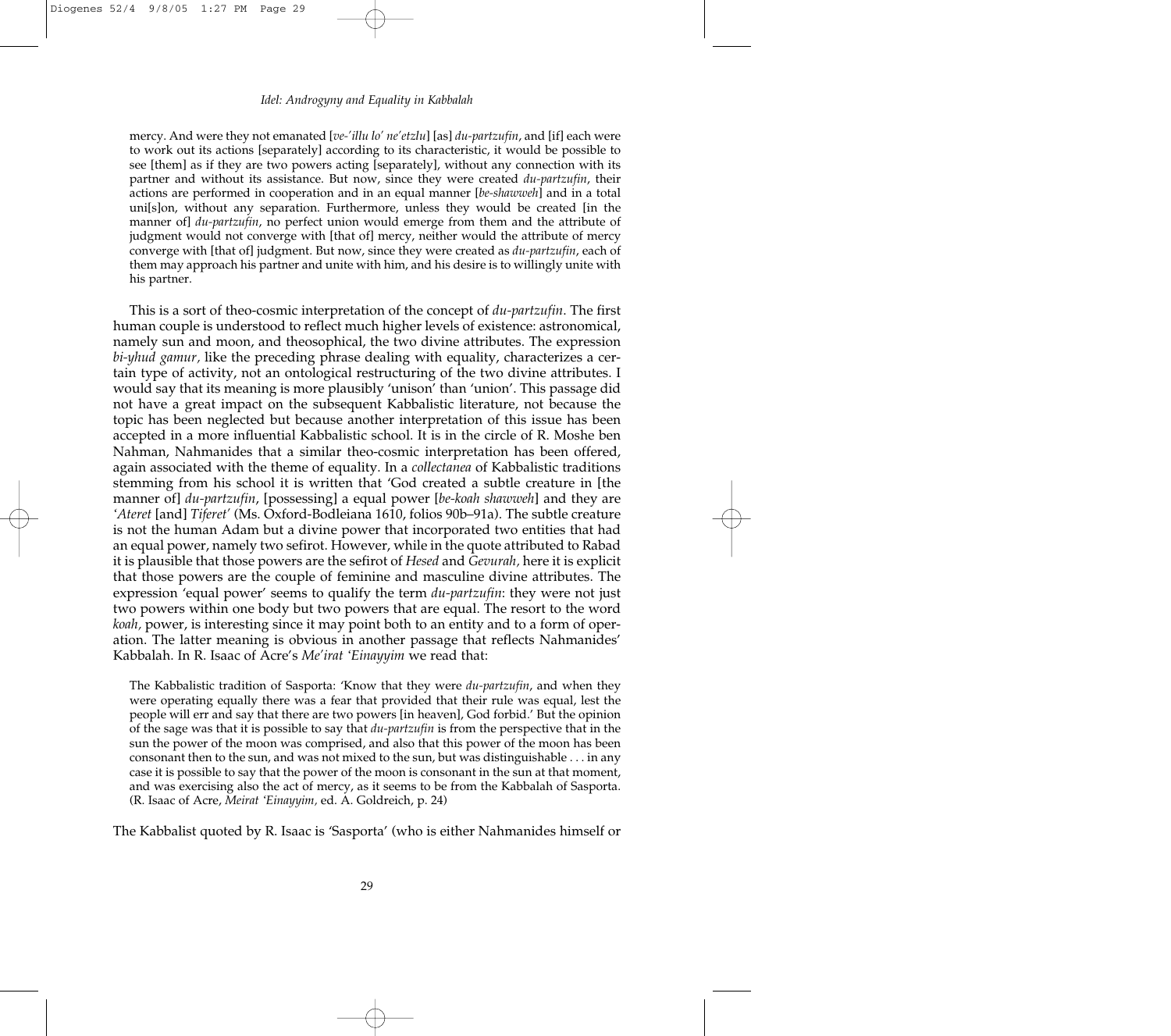someone very close to his thought) offers an explanation for the distinction made between the two powers that were initially equal: it is the fear of a theological misunderstanding that necessitated the diminution of one of the two powers. Earlier in the same book of R. Isaac we read that:

This is the reason that *Tiferet* and *'Atarah* are called *du-partzufin* since at the beginning they were emanated from *Teshuvah* [as] *du-partzufin*, and they receive [from there] in an equal manner [*be-shawweh*] but the sins of Israel caused that they are in exile, and this is the reason that it is necessary to bring atonement, and this is the meaning of the Prosecution. This is the secret meaning I received: Know that the *Teshuvah* is the king of the kings of kings. How it is: *Teshuvah* is king, kings are the arms of the world [namely *Hesed* and *Gevurah,* [second] kings are *du-partzufin*, that is two kings that serve and use one crown, which is the *Teshuvah*, that is the Holy One, blessed be He. When the *'Atarah* stood and accused and said to *Teshuvah:* 'it is impossible that two kings will use the same crown, because you know that the *du-partzufin* were equal, since during the six days of creation the light of one was like the light of another, since *Tiferet* was the first day and *'Atarah* is the second one'. (*Me'irat 'Einayyim*, p. 22)

This is a seminal passage, which had an impact on latter Kabbalists. It is presumably based on a tradition that R. Isaac inherited from an anonymous source, reflecting Nahmanides' views, and this passage constitutes a major source for the dissemination of the earlier tradition. The gist of the passage is the correspondence between the three levels: human, cosmic and theosophical. R. Isaac's passage is quite explicit on this matter: all is the same matter, despite the discrepancy between the spiritual and corporeal. By this means, the tradition attributes to the feminine powers the guilt for the lower status of the females despite the fact that they were created equal to the males. It is the woman's will towards power that is conceived as responsible for the worsening of her situation. Elsewhere, R. Isaac insists on the initial equality writings that 'at the beginning they [the two luminaries] were equal [*shawwim*] . . . as they were created *du-partzufin*, back to back, no one has any priority to the other, this being the reason why Adam and Eve were equal [*shawwim*]' (R. Isaac of Acre*, 'Otzar Hayyim,* Ms. Moscow-Ginsburg 775, fol. 95b).

In Nahmanides' school, the term *du-partzufin* becomes shorthand for the couple of *sefirot: Tiferet* and *Malkhu*t. Tens of times the term occurs in order to point to this theosophical structure. A view similar to the last passage quoted from *Me'irat 'Einayyim* is found in an even more influential commentary on the Pentateuch, authored by R. Menahem Recanati, an early 14th-century Kabbalist active in Italy. He mentions the occurrence of the term 'great in the context of the luminaries', and then writes:

At the beginning of their emanation He called them equally great, because the two of them were sucking as one, in an equal manner, the light of the moon and the light of the sun. (*Commentary on the Torah* [Jerusalem, 1961], fol. 6c)

The image of sucking may point to the understanding of the source, presumably the third *sefirah* as mother, who gave birth to a couple of equal children.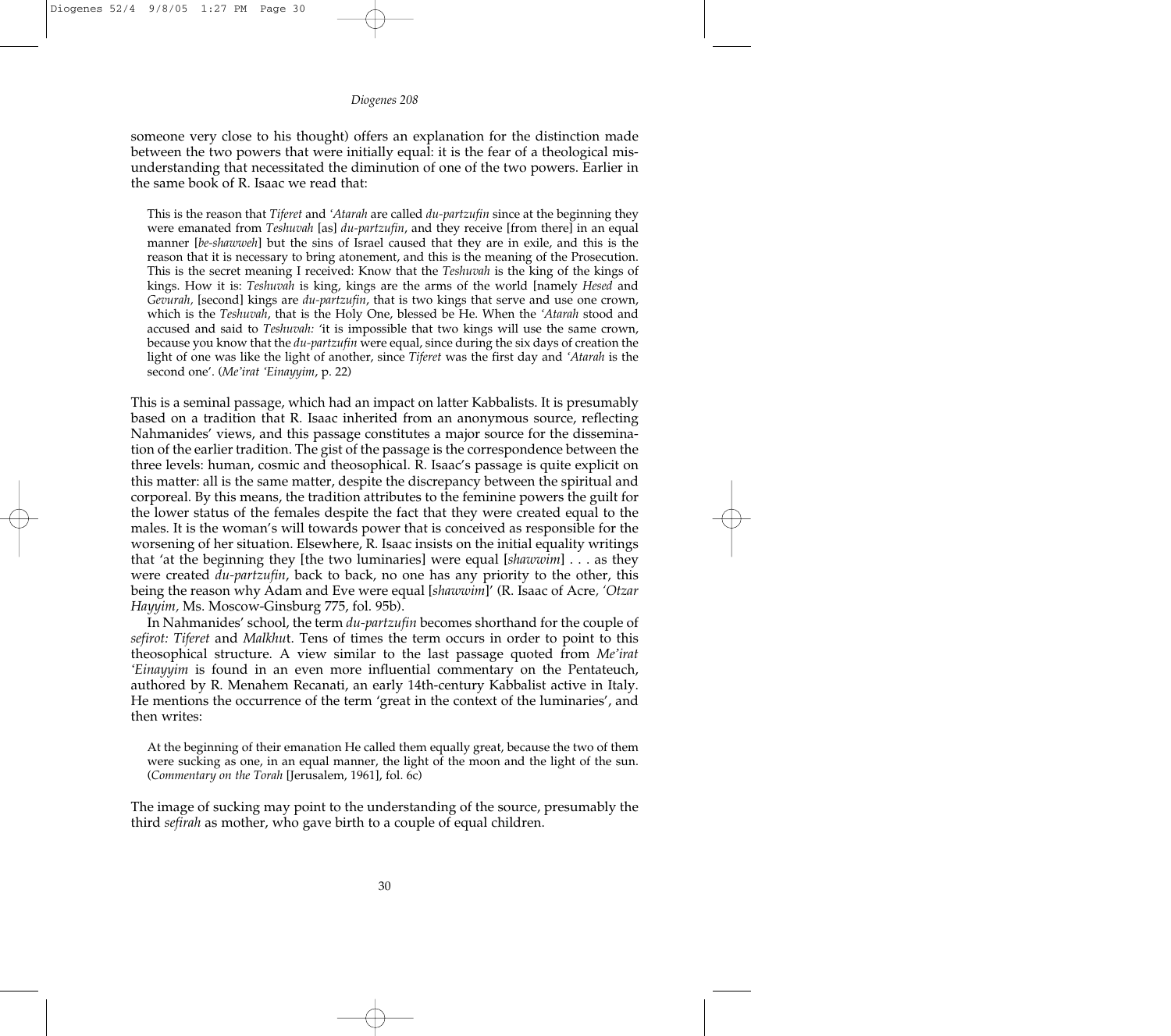#### **Platonic reverberations**

In late 12th century in the town of Lunel, the famous translator from Arabic, Yehudah ibn Tibbon, translated an important Jewish philosophical treatise, R. Sa`adiya Gaon's *The Book of Beliefs and Opinions*, in which a theory reminiscent of Plato's *Symposium* is found. Though he does not accept the theory, Sa`adyah was instrumental in disseminating it in Jewish literature:

They maintained that God has created the spirits of His creatures in the form of round spheres, which were thereupon divided by Him into halves, each half being put into a different person. Therefore does it come about that, when a soul finds the part complementing it, it becomes irresistibly drawn to it. From this point they proceed further yet, making a duty of man's surrendering himself to his passions. (*The Book of Beliefs and Opinions*, trans. Samuel Rosenblatt [Yale University Press, 1976], Gate X, ch. 7, p. 374)

Another version of this view, now presented in a favorable light, is found in an ethical compendium, which incorporates philosophical dicta, translated into Hebrew from Arabic, under the name of *Mussarei ha-Philosophim*:

They asked Batlemius [Ptolemeus] about the issue of desire [*Hesheq*] and he said that the Creator, elevated be He, has created every soul as a sphere, in the form of a globe, and He divided it into two parts and He put in every body one half. And the desire emerges when a body encounters the other body, where the second part is found, because of the[ir] primordial friendship. (Ed. A. Loewenthal [Frankfurt am\Main, 1896], pp. 38–9)

A follower of the school of Kabbalah of R. Isaac Sagi Nahor (Rabad's son), the Catalan Kabbalist R. Jacob ben Sheshet quotes this view positively. His citation represents a viable link between the Arabic and Jewish philosophical treatments and the Kabbalistic ones. In his influential moralistic writing he asserts that:

The Holy One, blessed be he, has made the soul as a globe and He divided it into two parts, and put one of the parts in one body, and the second one in another body. And when they will unite to each other the primordial love will be stirred. (*Sefer ha-'Emunah ve-ha-Bitaho*n, ch. 24)

In all these versions, the initial entity discussed by the authors is the soul, not the body, as in the Platonic original. While Plato dealt with both the corporeal intercourse and the emotional attraction between individuals his myth accounts only for the corporeal creation and the reason for the dissection of bodies, ignoring the division of souls. The two latter versions quoted earlier allude to the existence of a primordial spiritual relationship, the primordial love or friendship, which is reemerging via the bodily encounter. Eros pre-exists the encounter, but it is the very moment of the encounter that constitutes the trigger, namely the stirring or the awakening of the ancient love. I assume that we have here a medieval version of Plato's theory of erotic-spiritual anamnesis. In the medieval Kabbalistic versions the bodily dissection mentioned in the Platonic myth is missing, and so also is the reconstruction of this dissection.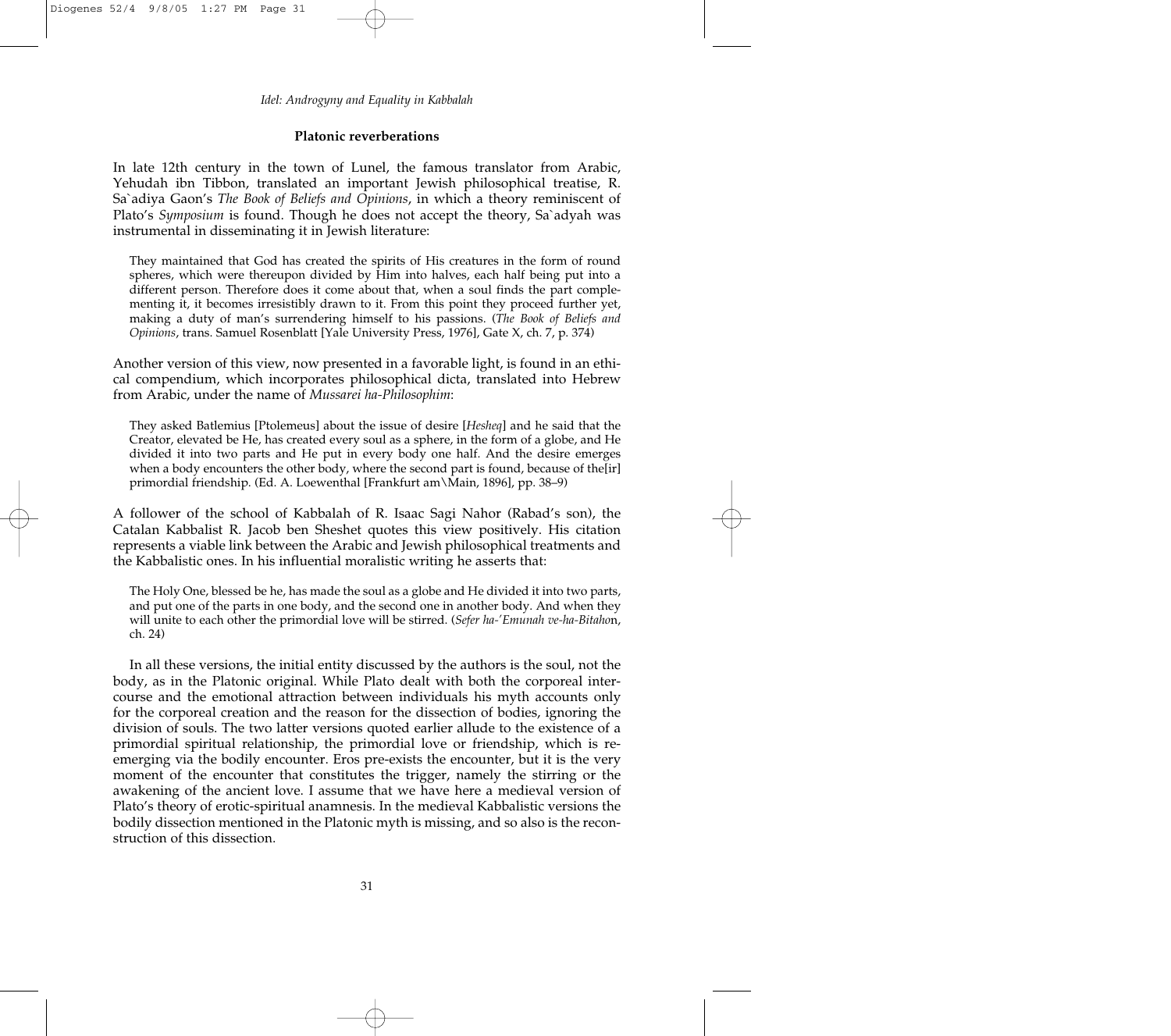Pointing out the emergence of the Kabbalistic views on equality from Platonic speculations is important beyond an exercise in tracing source. Finding the origins in Plato's geometrical image of the sphere and its division into two equal parts may help in understanding that some aspects of Kabbalistic thought on the topic of androgyny stem not just from imposing a certain ideal theosophy of equality on the biblical story of creation, not from a simple projection of a social situation onto theosophical speculation. The Platonic sources that nourished these Kabbalistic discussions contributed their mythical narrative to Kabbalistic myths, in which a marginal geometrical theme has been moved by Kabbalists to a much more central place in their exegetical and theosophical speculations. Interestingly enough, the surfacing in Hebrew of a certain spiritualized version of Plato's myth of the globe that is divided, and its profound impact of Kabbalah, represents an interesting parallel to the arrival of pagan eroticism in 12th-century Western Europe, according to the thesis of Denis de Rougement.

## **Castilian Kabbalistic views of the late 13th century**

An important repercussion of the vision of the spherical image of the male–female soul is found in a late 13th-century Kabbalist, R. Joseph Gikatilla and in the book of the *Zohar*.

In one of his smaller treatises, Gikatilla asserts that when a man is born, his soul and the soul of his spouse descend together to this world. The basic assumption is that the souls of a couple are created as 'one unit' since in the supernal world there is no 'half-form'. Indeed, Gikatilla resorts to the classical Greek terminology found in the Midrash, *androgynos* and *du-partzufin*, in order to describe the corporeal creation of the first couple and convey the continuous creation of the souls of any couple, though later on the more corporeal understanding of the Midrash is also adduced. However, as Ch. Mopsik has pointed out correctly, the soul of the male will gain, or regain, the original female-soul only if he is righteous, which means that it may happen only if he will be able to perform rituals that will unify the *sefirot* of *Tiferet* and *Malkhut*. Therefore, the metaphysical affinity does not create an absolute predestination but opens up the possibility of regaining the genuine half-soul as a result of religious meritorious acts. Re-establishing the original spiritual affinity requires a righteous way of life. The metaphysics of the twin-souls does not dictate someone's behavior; his behavior is derived from non-metaphysical sources, and as a retribution his soul will encounter his original half. The spiritual metaphysics of the divided spiritual sphere serves only as an opportunity to explain the attainment of a plenitude of erotic experience. In another important discussion in his *Sha'arei 'Orah,* each and every entity is conceived of as androgynous, a term which he interprets in this context as possessing two faces, one active and influential, the other passive and recipient.

A similar attitude toward the simultaneous emergence of the male and female souls is found in the book of the *Zohar* and among its numerous followers. It seems that theosophical Kabbalah, interested in shapes, did so in order to reflect modes of acting. I wonder if the reconstruction of a static image of the anthropomorphic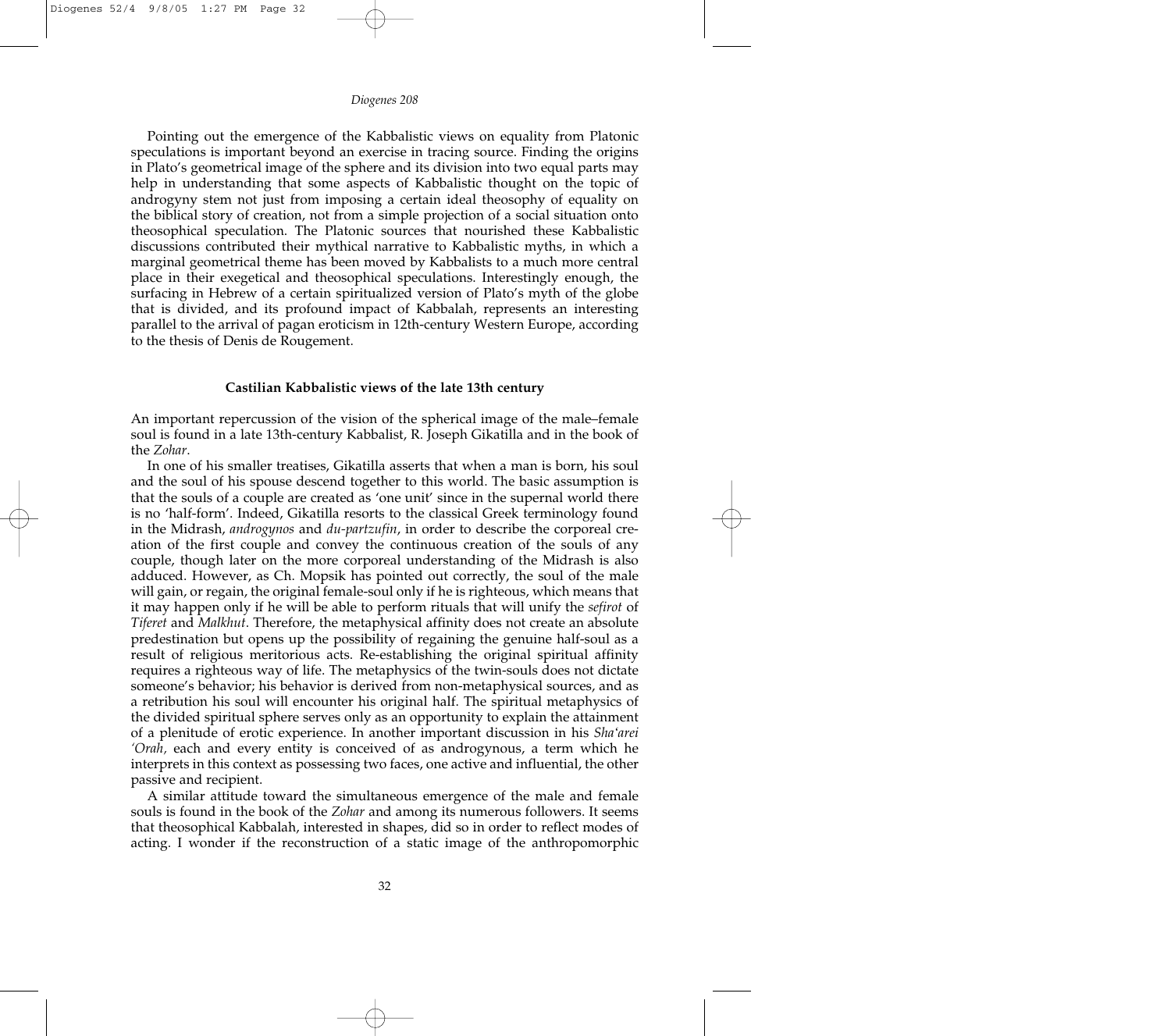androgynous divine, of an *imago dei,* was ever a main objective of Kabbalists, or of Midrashic texts. The primary emphasis in most of the Kabbalistic writings resorts to the theme of the androgyne in order to highlight the importance of a way of a coordinated action rather than portray a mode of a transcendental type of existence.

## **Sefer ha-Peliy'ah and R. Meir ibn Gabbai, 15th to 16th centuries**

Drawing upon views in the Nahmanidean school as presented above, an anonymous Kabbalist writing at the end of the 14th or early 15th century in the Byzantine empire elaborated upon what I propose to call the theo-cosmic interpretation of androgyny, adding details as part of his presentation of the equality-theme. In *Sefer has-Peliy'ah*, a view adumbrated earlier refers to the creation of the two great luminaries:

At the beginning of their emanation the light of the moon was like to the light of the sun because they were equal and were sucking in an identical manner . . . and afterwards the light of the moon has been called 'small' . . . because the moon which was like the sun said to the [sefirah of] *Binah*: 'It is sufficient that one will operate, why should two kings use the same crown.' The *Binah* said: 'Go and diminish yourself.' What is the meaning of diminution? That she does not come to the king as at the beginning but by means of the median line. You should understand that she does not have a light of her own but one that comes by means of the median line that is *Tiferet*. Is there a greater diminution that that? But in the future the light of the moon will be like the light of the sun, and two kings will use one crown, and God and the divine name will become one because and the sun and moon will conjoin in a perfect union. (*Sefer ha-Peliy'ah*)

One of the most influential Kabbalists among those expelled from Spain was R. Meir ibn Gabbai, active in the Ottoman Empire in the first third of the 16th century. He provided a summary of the Spanish Kabbalah, while incorporating only marginally the types of Kabbalistic thought written outside Spain. From this point of view he indeed reflects major views of Spanish Kabbalists as articulated in the *Zohar* and the Nahmanides' school. Through his systematic and lucid presentation of the theosophico-theurgical Kabbalah, he became immediately one of the most printed and read Kabbalists, and his views should be seen as shaping the attitudes of many later Kabbalists. In the vein of the views of the Nahmanides' school and of *Sefer ha-Peliy'ah*, he too emphasizes the equality of the *du-partzufin* in the theo-cosmic context:

'And the Lord made the two great luminaries', at the beginning of their emanation they were equal, *du-partzufin*, together, and this is the reason they were called 'great', the light of the moon was equal to the light of the sun, but only afterwards it has been called the small light. ('*Avodat ha-Qodesh* 4: 6)

However, much more important is a discussion that occurs later on in his masterpiece, following the views found in the above passage in *Sefer ha-Peliy'ah*:

They were *du-partzufin* united together [and] illumining equally according to one pattern. And this is the reason they were called, both, great, because they were in one conjunction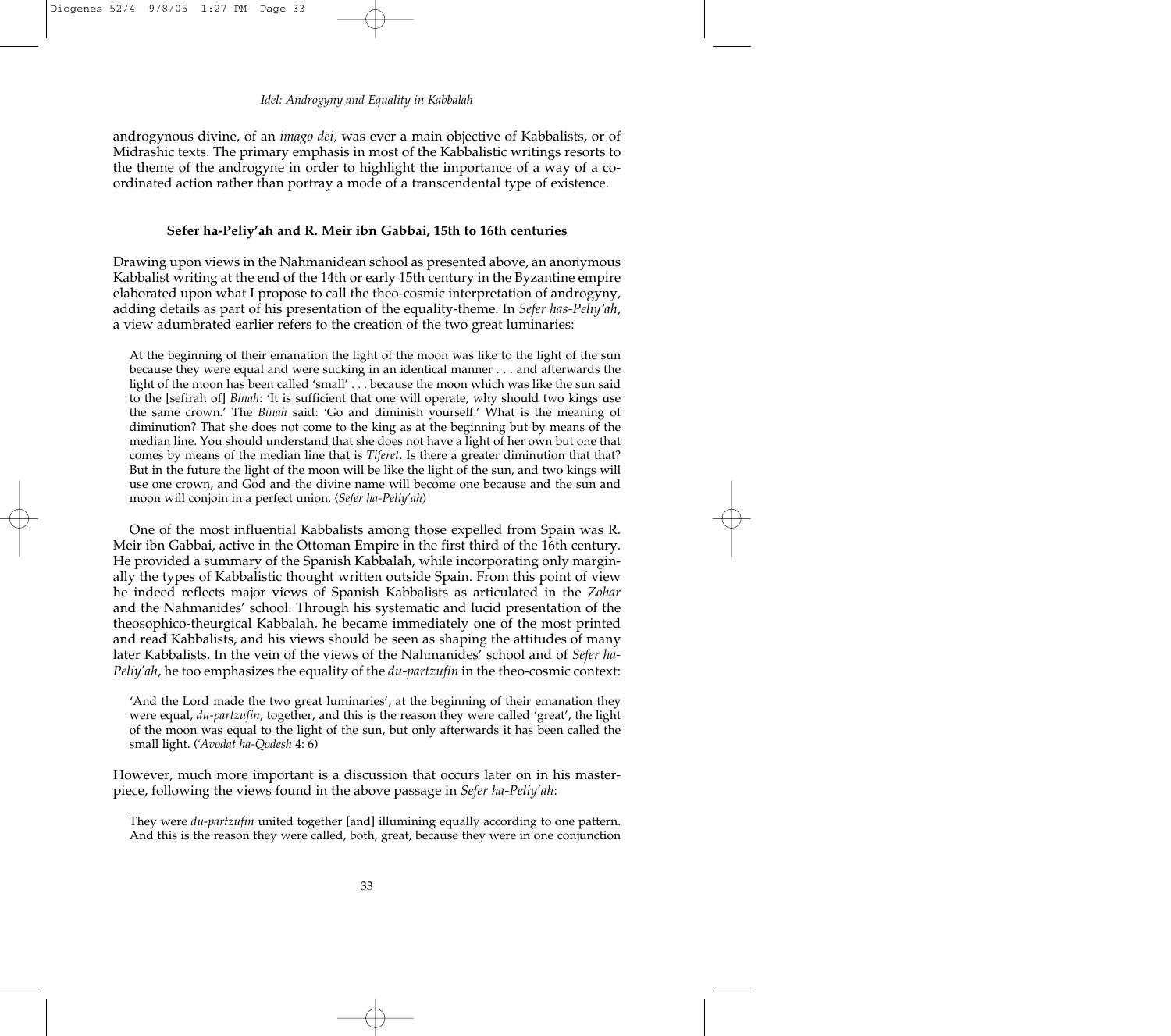and the light was arriving to them from the source [*Binah*] in an equal manner. And the fact that they both were using the same crown [points to] the supernal luminary [again *Binah*]. Then she said to the Holy One blessed be He, 'Is it possible that two kings [etc.] . . . The secret of *du-partzufin* will use the same crown, behold it is sufficient that only one will reign and operate.' She was asking for herself as she said 'I shall reign over the six extremities.' God said then: 'Go and diminish yourself' . . . and since then 'Your desire will be to your husband and he will rule over you.' And the great luminary is the Tetragrammaton, and the small luminary is 'Elohim, the end of the supernal thought. At the beginning when they were balanced [*shequlim*] she was part of the great name, its last *He'* that is inscribed in it as the fourth letter, in order to point to the union with it in a equal manner [*be-shaweh*], afterwards she diminished herself, [and] was called *'Elohim*. Nevertheless she ascends on high in all the directions, by means of the last letter *He'* of the Tetragrammaton, and then she is like greatness and [then] there is abundance below. Because of the rule over the inferior entities she is called *'Elohim*, and her kingship rules over all'. (*'Avodat ha-Qodesh*, 4: 6)

This passage presents three different moments in the relationship between the two aspects of *du-partzufin*: the initial one, when they were equal ontologically and operationally, the second one after the diminution of the feminine power, in the later part of creation and afterwards, and third, the ascent of the feminine within the theosophical system to a place higher than her male counterpart. Therefore, the initial stage of equality is replaced by a more dynamic situation, in which the feminine power acquires two different types of relationship with the male sefirotic hypostasis: she is sometimes inferior to him and sometimes superior. It is the latter case that ensures the abundance here below. The transition from the inferior phase to the superior one is quite explicit, and emphasized by the word 'nevertheless'. By this ascent, the feminine power retrieves her lost greatness, and it is quite plausible that she is described as reaching the rank of the fourth *sefirah* of Greatness, *Gedullah,* namely a status higher than that of the male power*, Tiferet.*

Some of those interpretations are related to the symbolism related to the letters of the Tetragrammaton: YHWH. The first consonant Y, symbolizes the second *sefirah, Hokhmah,* the second letter*, He'*, symbolizes the third *sefirah,* of *Binah*, the source in the above passage, the letter *Waw* stands for *Tiferet*, the male aspect and the second *He'* stands for the feminine power*, Shekhinah* or *Malkhut.* The two identical letters point to two feminine powers not only in the initial stage of creation, but also now. Therefore, according to this passage, the feminine power as the last *sefirah* has two forms of reference: it is the second letter He*'*, when she ascends on high, and she is called *'Elohim*, when she rules over the inferior entities, namely the creatures in the extra-divine world, as a queen. The two quotes describe the theo-cosmic equality of the male–female principles. However, as seen already in the passage of Rabad and some of those from the Nahmanides' school, this principle was explicitly related to the creation of Adam and Eve, and this is the case also in another discussion of ibn Gabbai, where the equality between the first couple is emphasized in a remarkable manner:

'And God the Lord said that it is not good that Adam will be alone' etc. This is the last utterance that comes to deal with the creation of Eve, in accordance to an absolute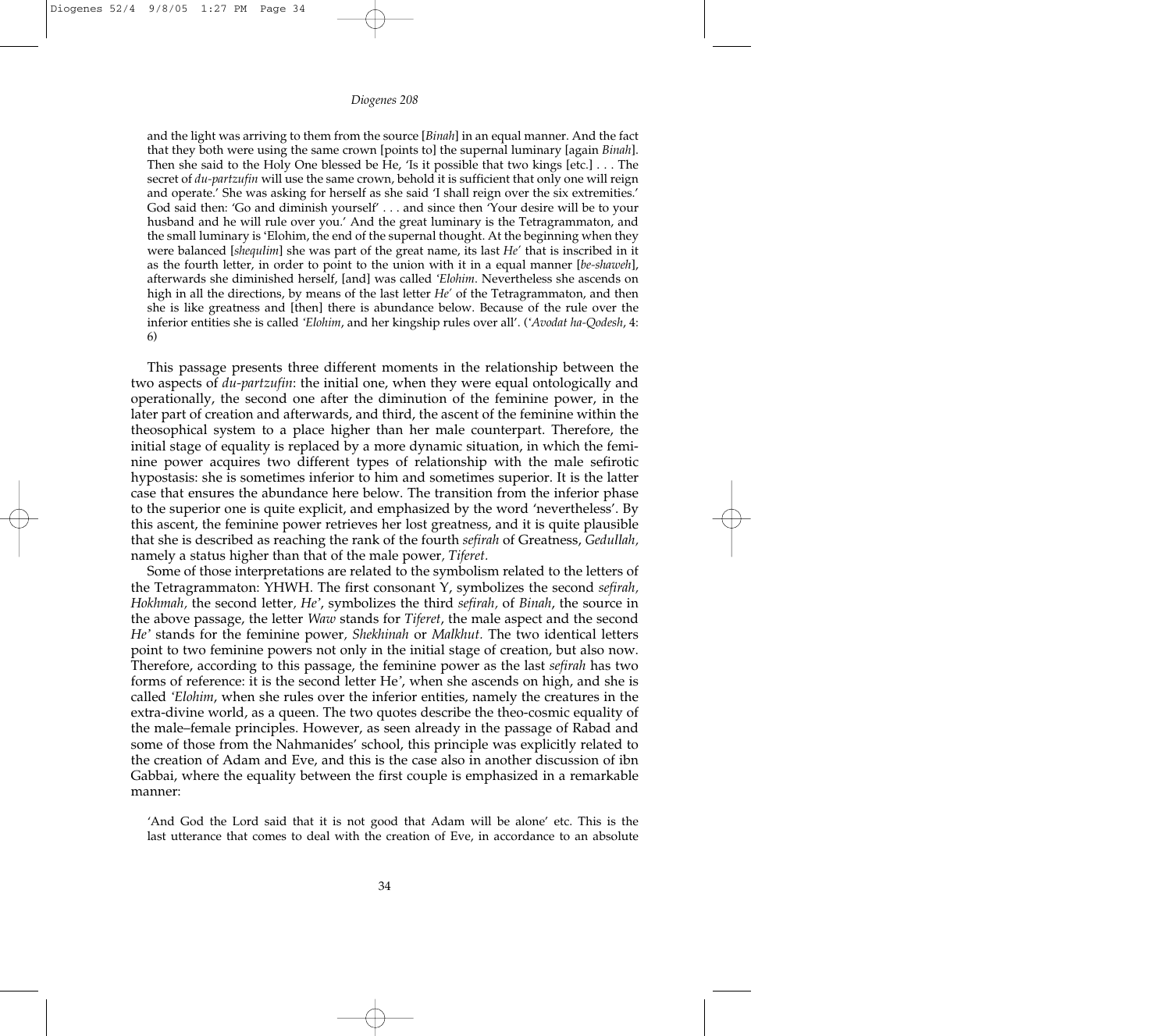intention and wondrous providence and this is a wondrous secret. And provided the fact that there is [said] 'good' only in the case of the first [day] and this is the reason why in the second day it is not said 'good' and we have nevertheless seen that in the second day it has been said 'good' too and without it [the second] it has been said that 'it is not good that Adam is alone' see that by Adam being in that form, and he was *du-partzufin*, is not good since being one of them half a man, and half of a thing is not a thing and is not good. When she turned to him face to face this is a perfect body and one man, and the blessing and the goodness are when they are one, because both of them, when they are face to face, then they are one, and this is the [meaning of the] verse 'He created them male and female and He blessed them and called their name Adam'. It becomes evident, therefore, that each of them alone is not a man and is not perfect and by their conjunction behold they become one thing, good and perfect. (*'Avodat ha-Qodesh*, 4: 11)

I would like to stress the centrality of the plural form related to perfection. Man and Woman altogether are described as perfect, not only man. The woman is not instrumental in the male's attainment of his perfection alone, but she is also perfected, like him, by the sexual encounter face to face. To be sure, ibn Gabbai sees a precise correspondence between the supernal First Adam and the mundane Adam. Therefore, theosophical discussions have been imported into the manner in which perfection has been perceived insofar as the first couple has been understood. The primeval situation, in which there was no separation between the two entities, is not conceived as perfect, contrary to the subsequent one, in which the division between them permits face-to-face intercourse. Thus, perfection does not consist in a return to a lost ideal state of being but is a later development in which two entities reach their peak. Or, to formulate it differently: it is the ordinary situation as visible in the present that is closer to perfection than the primeval one.

## **R. Moshe ben Jacob Cordovero (mid-16th century Safed)**

Though ibn Gabbai's book discussed above represents an important exposition of mainly the Spanish forms of Kabbalah, R. Moshe ben Jacob Cordovero's magisterial *Pardes Rimmonim* comes much closer to a synthesis of the entire realm of Kabbalistic writings composed before the mid-16th century. Much more comprehensive and original than ibn Gabbai, Cordovero strove to offer a harmonious vision that takes into consideration as much as possible the available Kabbalistic views on a certain topic, by creating some form of hierarchical scheme that organizes the relationship between the different views, or by reducing the 'apparently' different views to a more complex structure that 'integrates' them. Cordovero, like ibn Gabbai, quotes his sources, and from the perusal of his book it is quite obvious that he was well acquainted with early Kabbalah especially insofar as the views regarding androgyny are concerned. Cordovero continues earlier Kabbalistic traditions, and his writings contributed dramatically to the wide dissemination of the connection between androgyny and equality.

In one of his discussions Cordovero develops a vision according to which the existence of the feminine elements is necessary both on the highest and on the mundane level. However, while on high the two *sefirot, Shekhinah* and *Tiferet*, are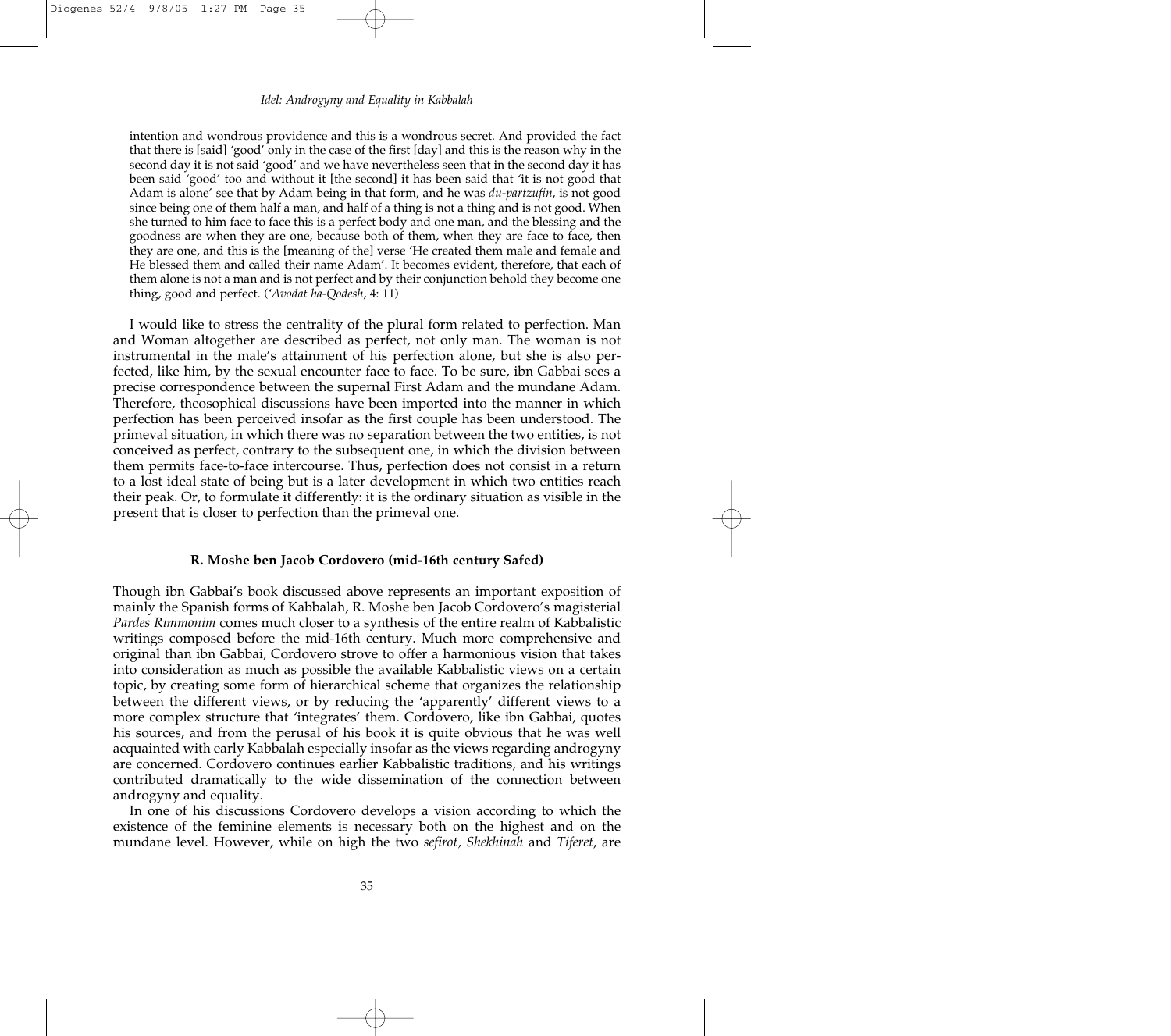equal and they help each other equally, *shawweh be-shawweh,* in the case of the humans woman is conceived of as helping man much more (*Pardes Rimmonim* VIII: 18; XII: 2). This discrepancy is important since it demonstrates that the theosophical system is not imposed upon the human situation. In fact, Cordovero mentions in this context the dependence of the supernal world upon the doing of human deeds. What seems characteristic of Cordovero's understanding of the earlier Kabbalistic texts is that he is not content with a parallelism between the cosmic realm on the one hand, and the human and the theosophical one on the other hand. He criticizes the stand of R. Isaac of Acre, which established a tight relationship between the different brands of narratives.

## **Was androgyny a widespread ideal among the Kabbalists?**

*Androgynos* is a term that has been adopted in Rabbinic Judaism in order to point to a human of complex sexual identity. This feature entails a negative overtone, which is why Kabbalists were less prone to resort to this term in their writings. Less conspicuous are their attitudes toward *du-partzufin*. The term indeed points to an entity created by God, and as such it should have been positive. However, it is also obvious that this state of androgyny did not last too long, and God himself dissected the androgyne, or the *du-partzufin*, in order to improve Adam's plight. This fact had a tremendous impact on the appreciation of androgyny among the Kabbalists. Rabad's discussion is a relatively positive reflection on *du-partzufin*, though he does not imply the need to return to it. Even for him, the primeval situation of togetherness is instrumental, being necessary in order to maintain a stable relationship afterwards. More explicit on the precarious status of *du-partzufin* is, for example, an influential commentary on the Pentateuch, written by R. Bahia ben Asher late in the 13th century in Catalunia:

'It is not good that man is alone' – in all the [days before] it is mentioned that 'it is good' because the goodness is the existence in all the species, but insofar as the creation of man the species cannot exist by him alone, [and this is the reason why it is said] 'it is not good'. And the meaning of 'it is not good for man' is [found] in connection with *du-partzufin*. This is the meaning of what they said 'They were created *du-partzufin*.' And this [is the reason why] it is written 'male and female He created them'. And they were made by this conjunction, [as] one [unity], since nature brought the generative power into the organs of reproduction, from the male to the female, and the second face was as a help to the first one, in the act of reproduction. This is why it is written 'I shall make him a help in front of him', that it is good that it will separate from him and will conjoin to him in accordance to his/her will, and it will be as one. One is standing by himself and also has a help standing in front of him. (Commentary on Genesis 2:18)

Even more explicit is an important mid-16th century commentator on the book of the *Zohar.* R. Shimeon ibn Lavi writes how it is a great secret that everything that is emanated from its source, and expounds thus: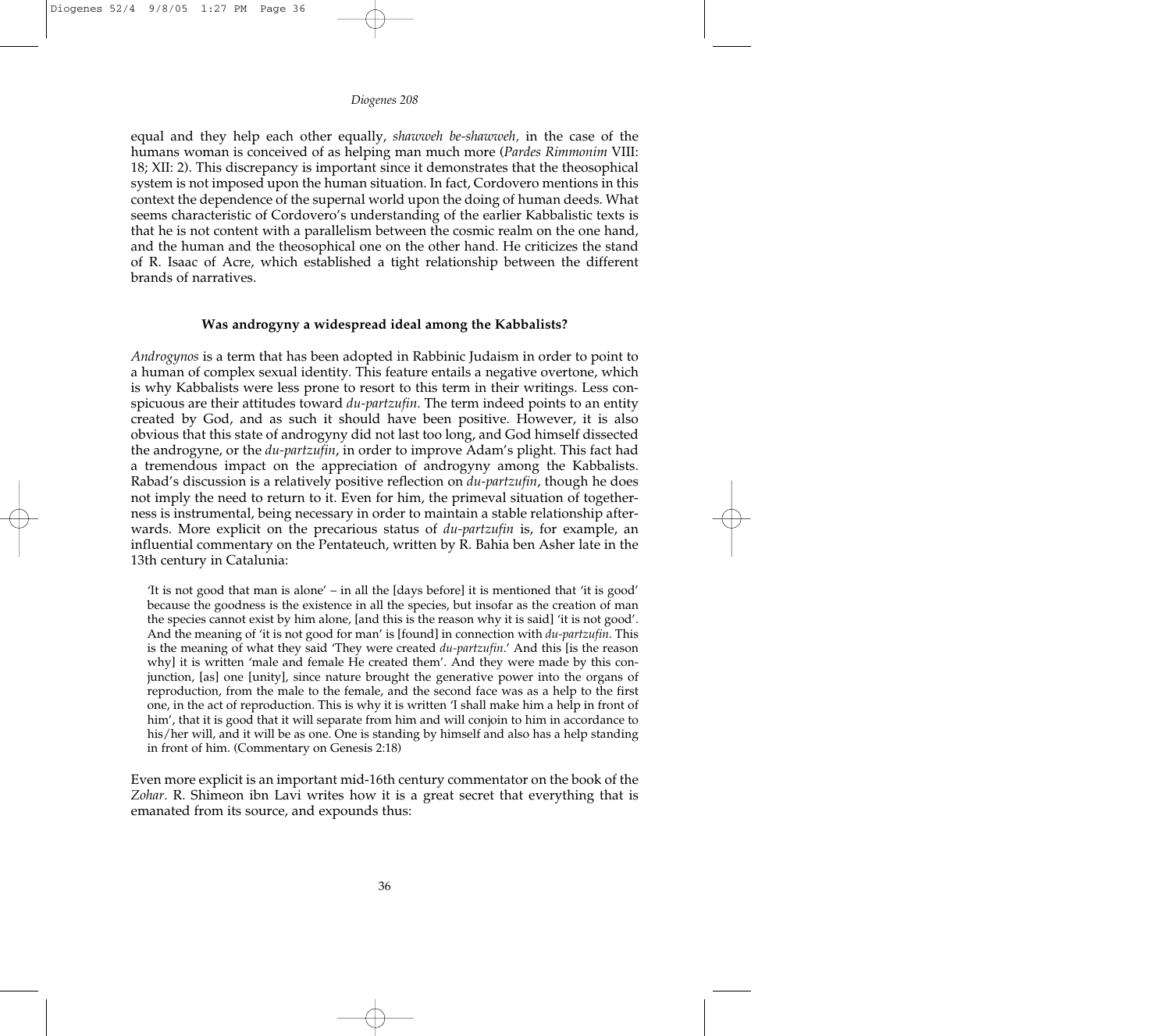[it]has no power to become fruitful if it does not return face-to-face to its source, because then it will become like a female who receives from the male. However, while it does not return face-to-face it will not become fruitful. And this is the secret of *du-partzufin* that they returned face-to-face, and this paradigm is found in the case of the first Adam, who was created *du-partzufin*, and he did not generate offspring until the Holy one, blessed be He, turned them face-to-face, and this is the secret of 'I shall make him a help in the front of him'. And the secret of the return is the existence of the world. (*Ketem Paz,* I, fol. 61b)

The negative attitude toward the state of existence described as *du-partzufin* is manifest also in Moses Cordovero's *Pardes Rimmonim*. He mentions the 'band of the sages' – a rather sarcastic phrase – quoted by R. Isaac of Acre, who homogenized the different narratives related to Adam and Eve and to the two luminaries, saying that:

this is the contrary of the opinion that the matter of *du-partzufin* like Adam and Eve was a lower state and a deficient one, and that the union was not appropriate . . . the supernal union was from the back and was not performed face-to-face until the lower union had been performed, that the Holy one, blessed be He, dissected Eve. And behold, the lower union was for good, while the higher one was for bad. (XVIII: 1)

Thus, it seems that several major Kabbalists made explicit statements that the primeval vision of *du-partzufin* had its negative aspects. Its back-to-back structure impeded procreation, one of the most important commandments according to many theosophico-theurgical Kabbalists.

## **Some concluding thoughts**

Most of the Kabbalists mentioned thus far were active in Provence, Catalunia, Castile, Italy and the Byzantine empire provinces, where different forms of Christianity were the dominant religion, only Safed being an exception. Nevertheless, their theosophy is relatively homogeneous and different from what is found in their Christian contemporaries, and their anthropology deeply influenced by ideas formulated in Arabic sources, which drew from Greek sources. At least insofar as this discussion contributes to the understanding of the dynamics of culture, I would say that geography and immediate circumstances are less important than a proper understanding of systemic developments, which may draw from sources which are, conceptually speaking, quite dissonant with the immediate environments.

The previous survey of the various understandings of the concept of androgyny as pointing to equality is not an exhaustive one. I chose from numerous available passages only some, which occur in what I consider to be major and influential Kabbalistic sources. If the quantitative criterion is indicative of a representative stand, this is the case with the interpretation of androgyny in the above Kabbalistic sources. No other explicit stand on this issue can compete from the point of view of its dissemination. To be sure: I do not claim that this understanding is the only meaning of androgyny in Kabbalistic literature. However, it seems evident that those quotes belong to quite an influential school, that of Nahmanides, and then they reverberated in Cordovero's even more widespread views, as well as in many other